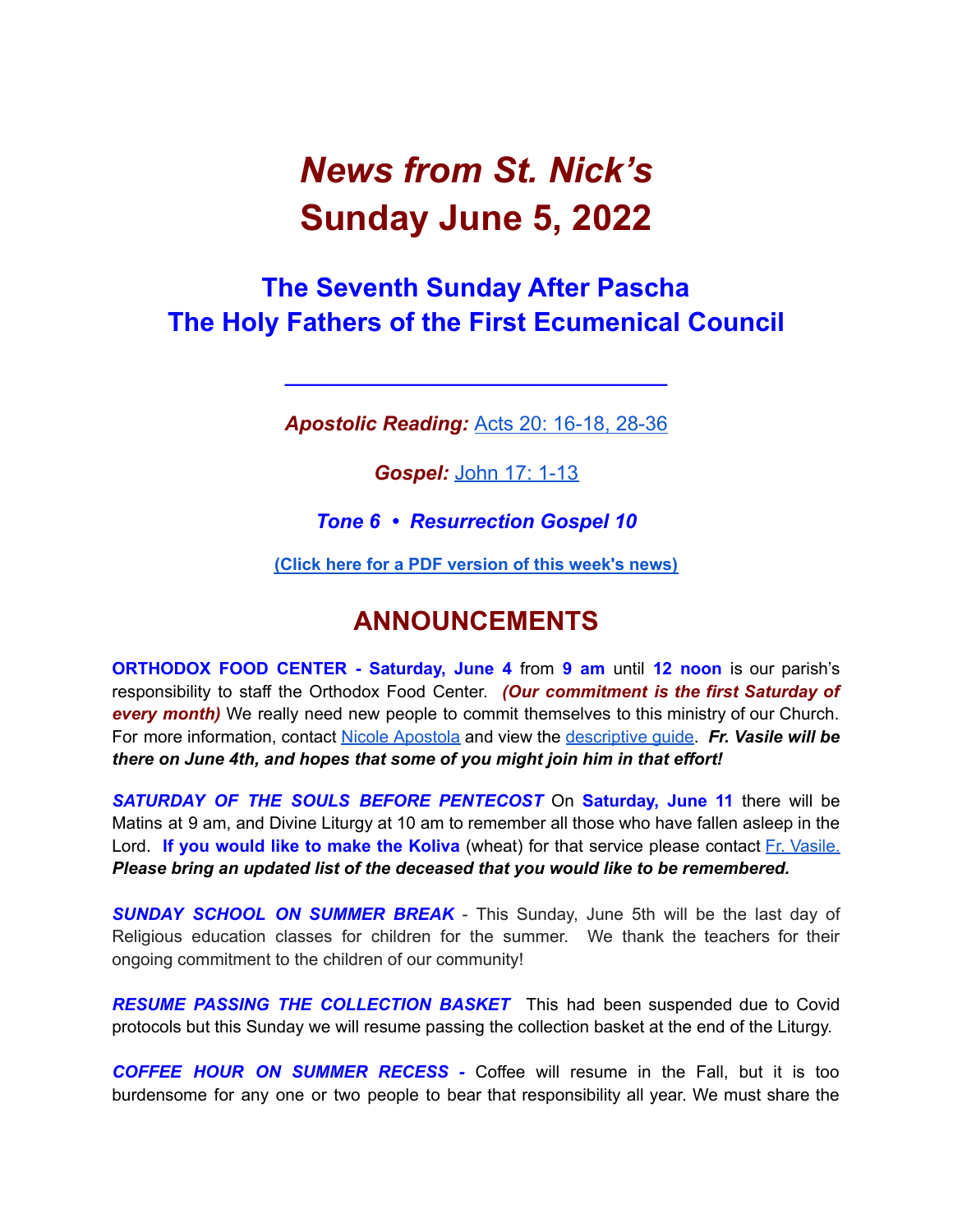burden to make it enjoyable for all. **Four committed volunteers are needed to plan and organize coffee hour once per month.** In this way the commitment for each individual will only be **12 times per year**. Much support will be provided to volunteers to learn what it entails. We need you to speak with Fr. [Vasile,](mailto:fr.vasileaileni@gmail.com) Betty [Anderson](mailto:bettya16@verizon.net), Valarie [Stamoulis](mailto:valarie.stamoulis@gmail.com) to volunteer!

**PROJECT MEXICO:** This summer, **James [Stamoulis](mailto: jamesstamoulis@icloud.com)** will participate in the **Project [Mexico](https://www.projectmexico.org/)** ministry and asks for your support. "I will be working just outside of Tijuana as part of a construction team building homes for families over the course of four days. *I would truly appreciate any donation toward this trip!* Thank you so much for your support!".

*UKRAINIAN RELIEF:* The **Saint Paraskeva Orthodox Charity** Our Metropolia in partnership with the Archdiocese of Suceava and Rădăuți is working to support Ukrainian war refugees in transit or intending to stay in Romania. This region is one of the major entry points for persons fleeing the invasion of Ukraine. Funds collected will assist the efforts of the monasteries and parishes in the diocese. To learn more about this effort and contribute, please click [here](https://www.spcharity.org/) for the website of Saint [Parascheva](https://www.spcharity.org/) Charity or go to their [Facebook](https://www.facebook.com/donate/263166699318376/4935598499809637/) page.

*OUR ON-LINE GIVING SYSTEM HAS BEEN UPGRADED!* Please check it out by [clicking](https://giving.parishsoft.com/app/giving/stnicks) [here,](https://giving.parishsoft.com/app/giving/stnicks) or by using the [ON-LINE](http://www.stnicholaschurch.org) link on the left menu of our parish homepage. You may use this option to submit one-time or recurring payments.

### **GRADUATIONS**

We want to acknowledge and recognize the achievements of the members of our parish community who are celebrating a graduation.

#### **"He has filled them with the spirit of God, with skill, intelligence, and knowledge in every kind of craft." (Exodus 35:31)**

#### **HIGH SCHOOL**

**Nicole Amelia Karadimitriou,** daughter of Maria Kalpidou & Kosmas Karadimitriou, graduated with the Principal's Award from Shrewsbury High School. Nicole was the recipient of the Leadership Scholar tuition award to attend the Whitman School of Management and the Rene's Crown Honors Program at Syracuse University.

#### **COLLEGE**

**Aaron Paul Christo**, son of James & Lea Christo and grandson of Joan Christo, graduated Summa Cum Laude from Assumption University with a BA degree in Rehabilitation Counseling. Aaron is currently working on his Master's degree at Assumption, while serving a fellowship at Dismas House, a residential program providing reentry services and support for people formerly incarcerated.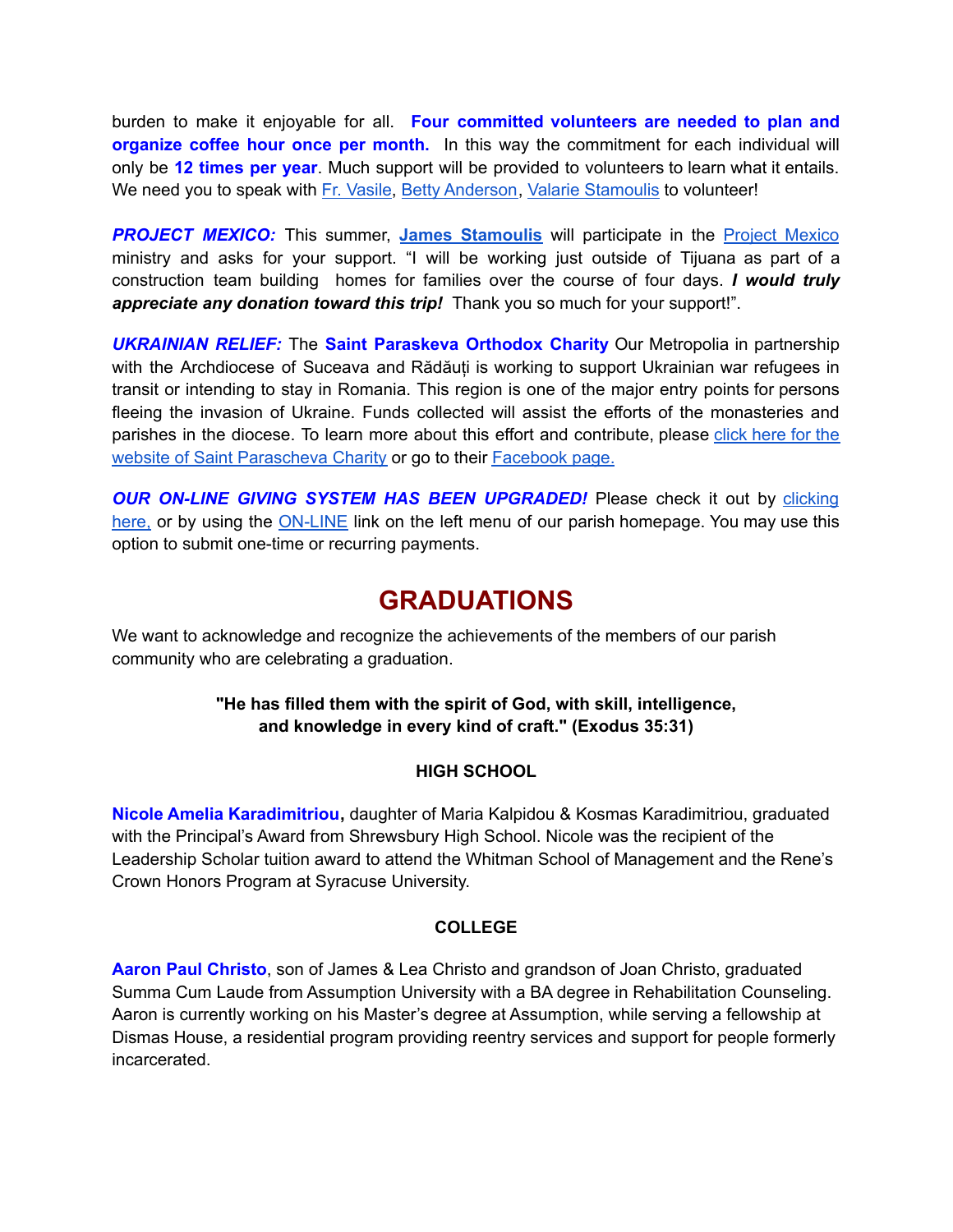**Noah Peter Christo**, son of James & Lea Christo and grandson of Joan Christo, graduated Summa Cum Laude from Assumption University with a BA in Business & concentration in Digital Marketing. Noah is exploring business opportunities.

#### **GRADUATE STUDIES**

**Andrew Atim Opio**, son of Joseph and Josephine Opio, graduated from the University of Pennsylvania with a dual degree of a Bachelor of Engineering and a Master of Science in Computer Information Systems. Andrew will be working at Twitter in Boston as a Software Engineer

**Zoitza (Zoe) Alexis Tsongalis**, daughter of Nancy and Greg Tsongalis, graduated Cum Laude from Arizona State University with a Master's degree in Education with emphasis on Curriculum Design. Zoe is a Special Education teacher at The White River School in White River Junction, Vermont.

> *May our loving Lord continue to bless their efforts and grant them a long life, health, prosperity, and many, many years!*

## **CHURCH & FACILITY NEEDS**

The list below contains **ongoing needs for the Church as well as special needs that may arise.** Any and every offering is most appreciated. If you have any questions, or would like to donate for or towards one of these items, please speak with Fr. [Vasile](mailto:fr.vasileaileni@gmail.com), any member of the Parish Council or use the **[online](https://giving.parishsoft.com/app/giving/stnicks) giving** site.

> *"Each one must give as he has decided in his heart, not reluctantly or under compulsion, for God loves a cheerful giver." (Corinthians 9:7)*

#### **OFFERING**

**\$25** - Box of Three Kings Charcoal (100 pieces) **\$50** - 2 Beeswax Candles for the Holy Altar **\$60** - 14 oz. box of natural Incense from the Boswellia Project in Ethiopia **\$180 (\$15. ea)** - Case of Mavrodaphne Wine for Holy Communion (12 bottles) **\$250** - Preschool height folding table for Sunday School **\$1,000** - Replacement of 5 Icon Banners behind the Altar **\$1,100** - Upgrade of amplification system and microphones

**\$8,000** - Crack repair, sealcoating & line striping of driveway

## **SCHEDULE OF SERVICES**

Here is the full **Liturgical Schedule** for June: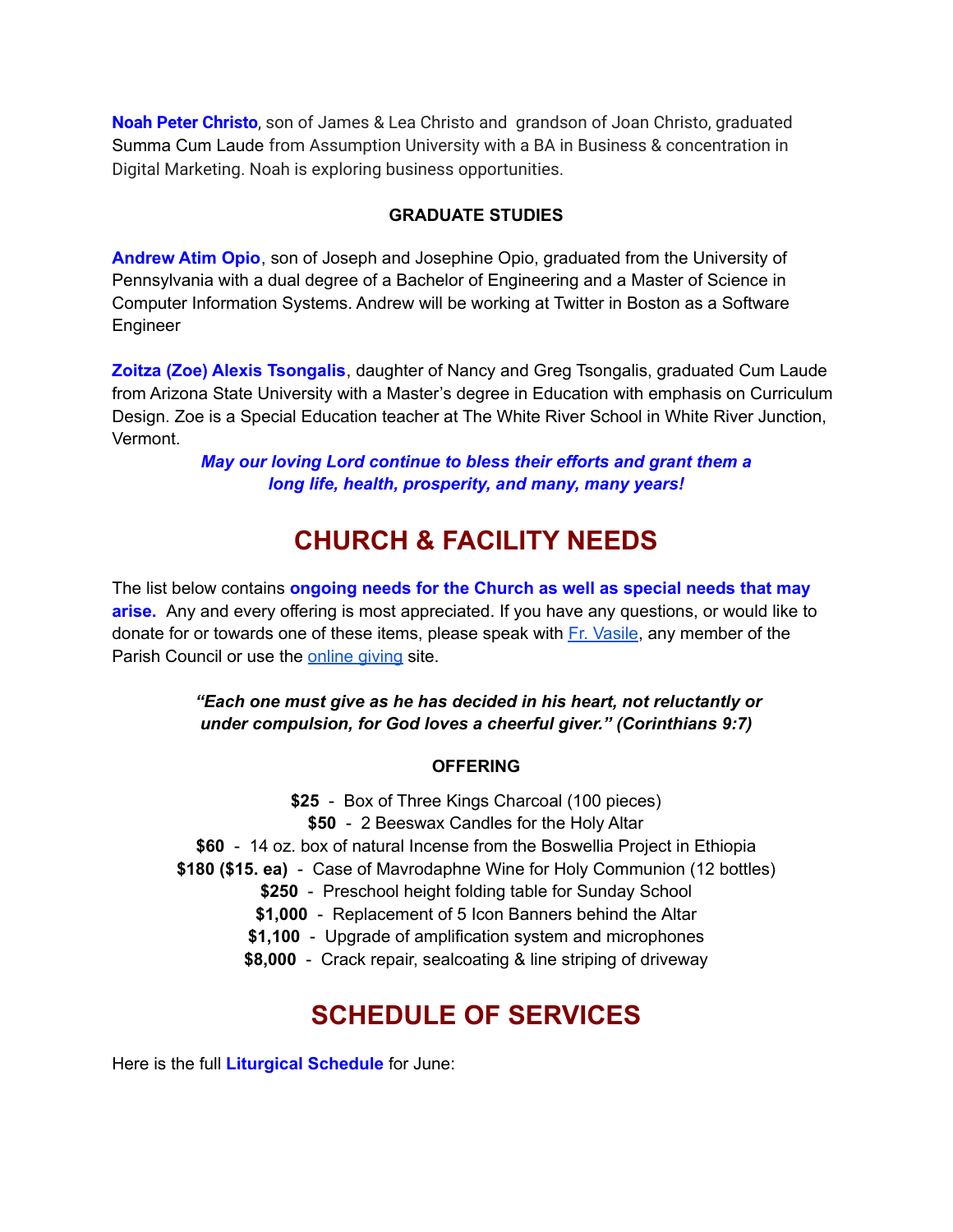| Day           | Date       | Time | <b>Service Type</b>                                                       |
|---------------|------------|------|---------------------------------------------------------------------------|
| <b>JUNE</b>   |            |      |                                                                           |
| Thursday      | $2-Jun$    |      | 9:00 Matins                                                               |
|               |            |      | 10:00 (†) Divine Liturgy. Holy Ascension                                  |
| <b>Sunday</b> | 5-Jun      |      | 9:00 Matins                                                               |
|               |            |      | 10:00 7th Sunday after Pascha. Fathers of the 1st Council                 |
| Saturday      | $11 - Jun$ |      | 9:00 Matins                                                               |
|               |            |      | 10:00 Divine Liturgy. Saturday of the Souls followed by Memorial Service. |
| Sunday        | $12$ -Jun  |      | 9:00 Matins                                                               |
|               |            |      | 10:00 (†) 8th Sunday after Pascha. Holy Pentecost.                        |
| <b>Monday</b> | $13 - Jun$ |      | 9:00 Matins or Akathist                                                   |
|               |            |      | 10:00 (†) Divine Liturgy. Monday of the Holy Spirit.                      |
| <b>Sunday</b> | 19-Jun     |      | 9:00 Matins                                                               |
|               |            |      | 10:00 1st Sunday after Pentecost. The Sunday of All Saints.               |
| <b>Monday</b> | 20-June    |      | The beginning of the Lent for St. Peter and Paul.                         |
| Friday        | $24 - Jun$ |      | 9:00 Matins or Akathist                                                   |
|               |            |      | 10:00 (†) Divine Liturgy. Nativity of the Forerunner John the Baptist     |
| <b>Sunday</b> | $26 - Jun$ |      | 9:00 Matins                                                               |
|               |            |      | 10:00 Sunday 2 after Pentecost. Regional All Saints.                      |
| Wednesday     | 29-Jun     |      | 9:00 Matins or Akathist                                                   |
|               |            |      | 10:00 (†) Divine Liturgy. Peter and Paul, the Holy Apostles               |

# **NOTES FROM HOLY TRINITY**

*WE NEED YOUR EMAIL* - It is our objective to send out our monthly newsletter by email to reduce our cost of printing. If you would like to receive the newsletter hot-off-the-press, please forward your email to [dmillhofer@holytrinityrehab.org.](mailto:dmillhofer@holytrinityrehab.org)

**DIVINE LITURGY** - The Divine Liturgy is celebrated each Wednesday morning at 9:30 am for our residents. We welcome volunteers and visitors who would like to attend.

*JOB OPENINGS* - We invite you to be part of a team where you are encouraged to see the value in every person and build connections. To join our award-winning team and advance your career, for a full listing and detailed job descriptions of our openings, visit: <https://www.holytrinityrehab.org/employment/>

*STAY CONNECTED* - Please follow us on social media:

● <https://www.facebook.com/HolyTrinityNursingandRehabilitationCenter/>